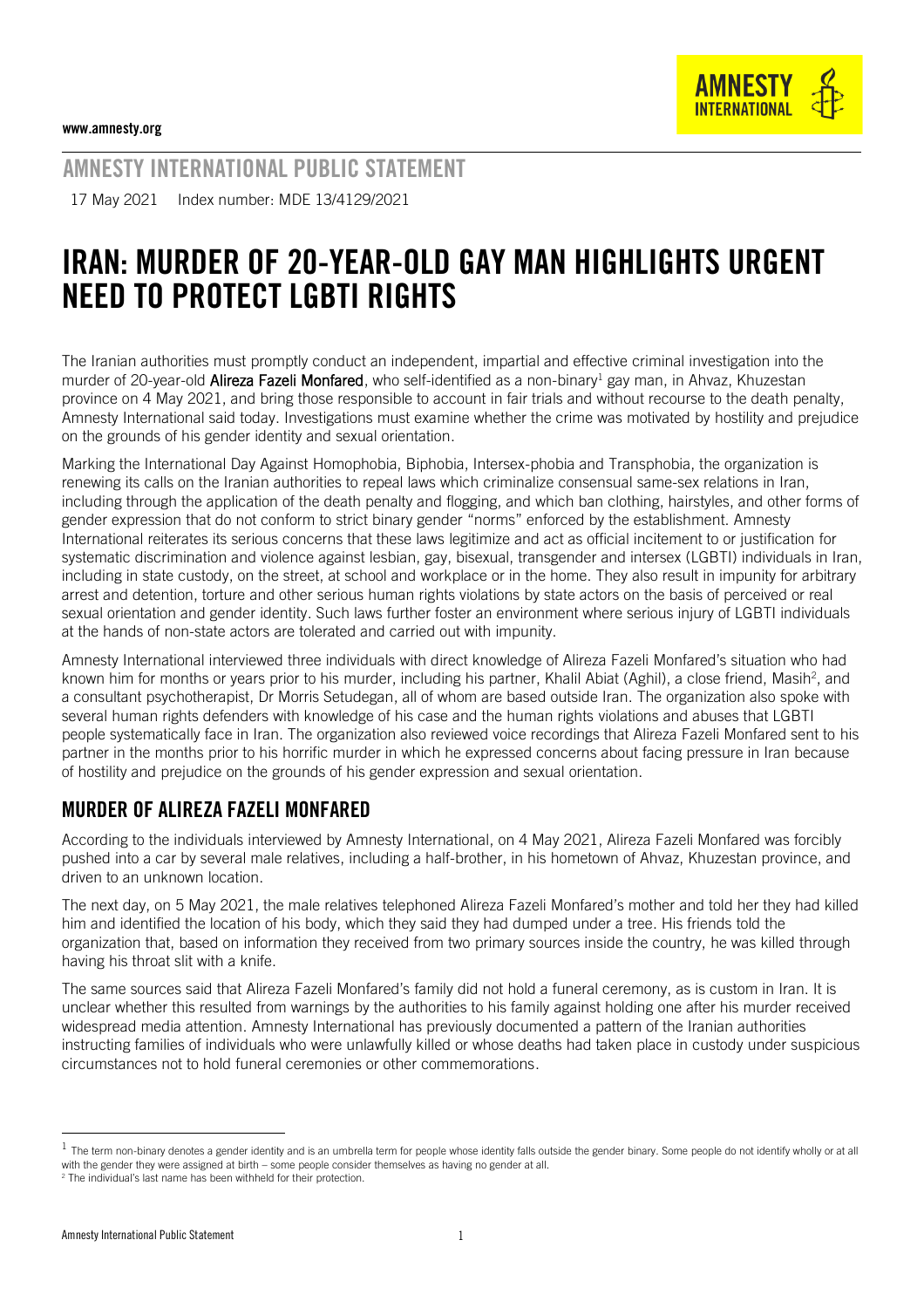On 11 May 2021, the deputy chief of police of Khuzestan province, Yadollah Amiri, confirmed in a media interview<sup>3</sup> that Alireza Fazeli Monfared had been murdered by having his throat cut and that his body had been handed over to his family on 9 May 2021 in accordance with legal procedures and after an autopsy had been carried out by the Legal Medicine Organization of Iran, a state forensic institute that works under mandate of the judiciary. He said that the prosecution authorities had attended the alleged crime scene to gather evidence and efforts were underway to locate the suspects, who were on the run, and arrest them.

As of 17 May 2021, Amnesty International understands that the authorities had not yet arrested any of the perpetrators, even though the identities of those reasonably suspected of having carried out his abduction and murder are known to the authorities. Given the state sanctioned discrimination and violence against LGBTI people in Iran and the prevailing climate of impunity for such human rights violations, there are concerns that Alireza Fazeli Monfared's murder may go unpunished.

Given the extreme vulnerability of LGBTI persons to violations of the right to life in Iran and around the world, the investigation into the murder of Alireza Fazeli Monfared must consider the role of risk factors pertaining to his sexual orientation and gender identity, and employ the investigatory measures used in the investigation of hate crimes to establish the truth about the context of the murder and the motivation of the killers.<sup>4</sup>

Under international law, the authorities' failure to prevent, investigate, sanction and provide reparations for acts of killings, including hate-related killings of LGBTI people, would constitute in and of itself a violation of the right to life by the State, even when those who commit the killings are non-state actors.

#### RISK FACTORS CONNECTED TO GENDER EXPRESSION AND SEXUAL ORIENTATION

Information gathered by Amnesty International suggests that Alireza Fazeli Monfared's gender identity and sexual orientation were key risk factors in his murder.

According to informed sources interviewed by Amnesty International, Alireza Fazeli Monfared, who self-identified as a non-binary gay man, had been subjected to repeated homophobic and transphobic harassment and death threats by several of his male relatives, including his half-brothers and uncle, because he did not conform to the binary sociocultural gender stereotypes and "norms" in Iran and socially constructed expectations of "masculinity". Amnesty International understands, from information provided by his friend and partner, that he had never reported such incidents to the police out of fear of being mocked or facing violence and prosecution at the hands of the authorities.

Alireza Fazeli Monfared's partner and a close friend of his separately told the organization that, on at least one occasion, in August 2020, the authorities had arbitrarily arrested and detained him for several days in connection with his Instagram account on which he had posted videos of himself dancing, amongst other things. Following his release, according to these informed sources, he was attacked in his home by a male relative who pulled out a gun and threatened to kill him because he said that Alireza Fazeli Monfared's arrest, and the reason for his arrest, was a source of "shame" to the family and damaged their "honour".

Alireza Fazeli Monfared's partner and friend told Amnesty International that in recent years, several male relatives had attempted to physically assault him and, on at least one occasion, around two years ago, they forcibly entered his home, but he was able to escape with the help of his mother.

Amnesty International understands from the sources interviewed that several male relatives in Alireza Fazeli Monfared's family often complained to his father about the way he expressed himself through his clothes, make-up, speech and manner, including in the videos and pictures he posted on his Instagram account.

Amnesty International has listened to several voice messages that Alireza Fazeli Monfared had sent to his partner outside Iran in March 2021 in which he had said that he felt under pressure because he did not have the freedom to freely express himself in Iranian society and that he was making plans to leave the country. The organization understands that he had been due to leave the country a few days after the date he was murdered.

According to the individuals Amnesty International interviewed, including consultant psychotherapist, Dr Morris Setudegan, whom Alireza Fazeli Monfared had consulted on LGBTI rights in European countries, including gay marriage, he had been making plans to leave Iran as he felt constricted in the country because he could not freely express his

<sup>3</sup> Rokna News, *The murder of Alireza Fazeli in Ahvaz was honour-based*, 11 May 2021[, https://bit.ly/3uWmWDz](https://bit.ly/3uWmWDz) 

<sup>4</sup> UN Special Rapporteur on Extrajudicial, Summary or Arbitrary Executions on a Gender-Sensitive Approach to Arbitrary Killings, June 2017, UN Doc. A/HRC/35/23.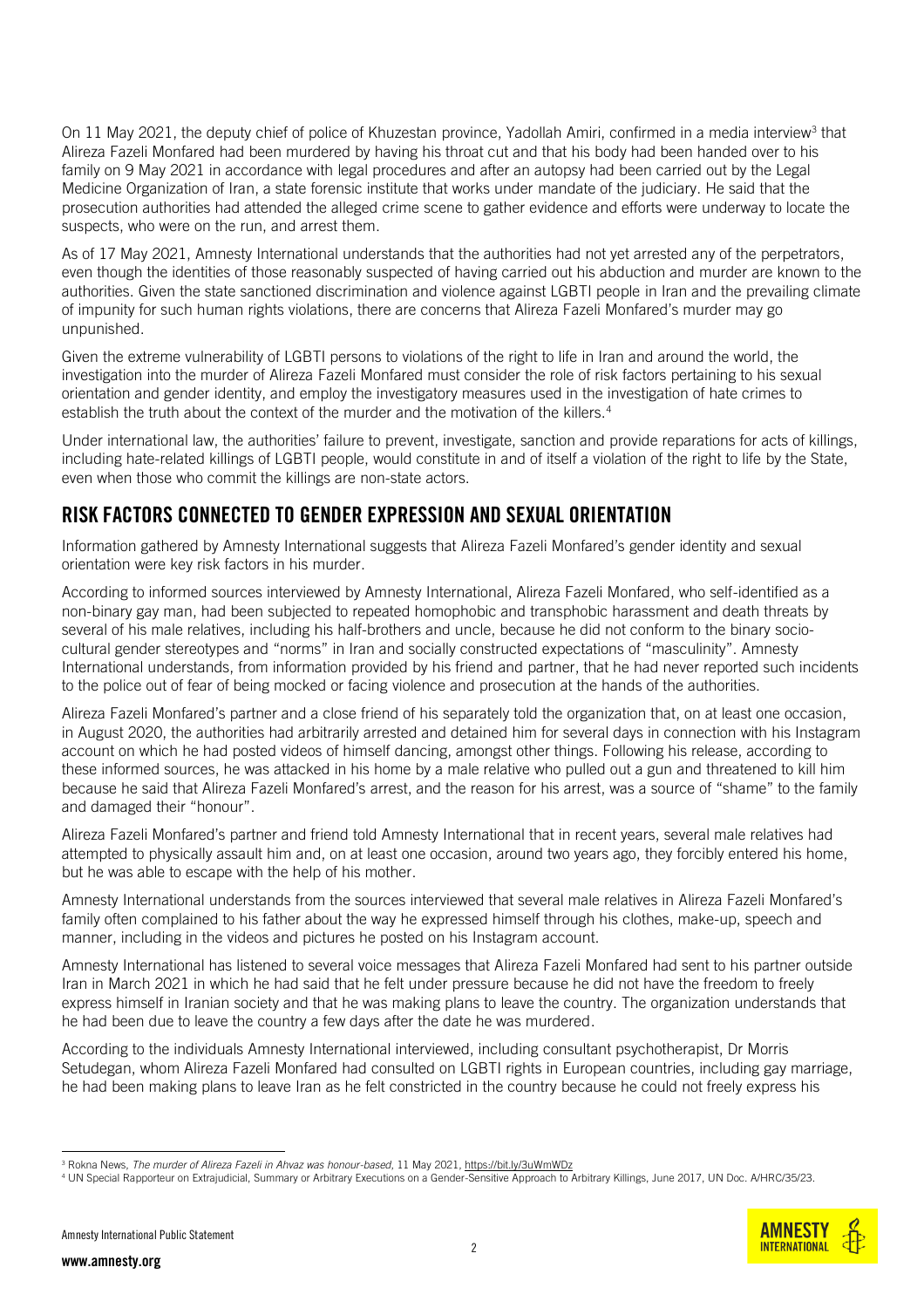gender identity and sexual orientation, had faced threats from relatives, and was forced to live a double life, all of which caused him distress and anguish.

#### DISCLOSURE OF SEXUAL ORIENTATION ON MILITARY EXEMPTION CARD

Amnesty International understands that two days before his murder, on 2 May 2021, Alireza Fazeli Monfared had received a military exemption card, exempting him from compulsory military service on the basis of a provision in Iran's military regulations which stipulates that individuals with "perversions that are contrary to social and military values (including sexual perversions and homosexuality) can be exempted from military service for six months or, if proven by a medical facility, permanently."

This exemption clause for gay, transgender and gender non-conforming individuals is listed under section 5 (7) of the military regulations, under the category of "mental illnesses". Alireza Fazeli Monfared's exemption card references clause 5 (7) as the reason for the exemption, revealing to anyone who views the card and is aware of the relevant provisions in Iran's military regulations that the individual has been exempted on the basis of their gender identity or sexual orientation. Such non-consensual disclosure of sexual orientation and gender identity is a breach of the right to privacy and puts gay, transgender and gender non-conforming individuals in Iran at risk of violence and discrimination.

While this provision is discriminatory and degrading towards gay, transgender and other gender non-conforming persons, and treats homosexuality as a form of mental illness or psychopathology in spite of clear statements to the contrary from various psychiatry bodies across the world and the World Health Organization,<sup>5</sup> it is commonly used by gay, transgender and gender non-conforming persons in Iran to seek an exemption from compulsory military service to protect themselves from homophobic and transphobic abuses prevalent in military settings.

According to informed sources, Alireza Fazeli Monfared had served several weeks of military service when he turned 18 before applying for an exemption card because of the abuse he received from the other conscripts in connection with his gender expression. The organization understands that he had made complaints to officials in the army but had received no support.

Alireza Fazeli Monfared's partner, Khalil Abiat (Aghil) who is an Iranian asylum seeker based in Turkey and had been expecting his arrival later in May 2021, told Amnesty International that two days before his murder, Alireza Fazeli Monfared had expressed concern that the envelope containing his exemption card may have been viewed by others:

"On Sunday [2 May 2021] Alireza called me. He was very happy and said that his exemption card had finally arrived. But he said: 'I think the envelope has been opened. When I was opening it, I felt that it had been opened [before me] and resealed.' He said that he had many dreams. He wanted to live a free life, wear the clothes and make-up that he wanted. He wanted to do modelling and become a make-up artist."

Given that several male relatives had in the past threatened to kill Alireza Fazeli Monfared and attempted to physically assault him because of his gender expression, some Iranian LGBTI human rights activists suspect that the indication on his exemption card pointing to his sexual orientation may have come to the attention of his relatives and triggered or aggravated the risks that led to his murder.

According to information received from Iranian gay men and reports by human rights groups,<sup>6</sup> in seeking exemption from military service on the basis of their sexual orientation or gender identity, gay, transgender and gender non-conforming individuals are generally forced to undergo humiliating and degrading physical and psychological tests, including anal examinations, which amount to torture, as well as interrogations by officials during which they are forced to answer intimate questions about their gender and sexuality such as their preferences for sexual positions.

## HUMAN RIGHTS VIOLATIONS AGAINST LGBTI PEOPLE

The horrific murder of Alireza Fazeli Monfared after years of harassment and death threats by several of his male relatives has shed light, yet again, on how the criminalization of LGBTI people in Iran perpetuates systemic and social violence and discrimination against them,<sup>7</sup> and highlights the urgent need for legal and policy changes that must start with the

<sup>&</sup>lt;sup>5</sup> The American Psychiatric Association removed homosexuality as a disorder from the "Sexual Deviancy" section of the Diagnostic and Statistical Manual of Mental Disorders in 1973 (2nd edition). In 1992, the World Health Organization replaced its categorization of homosexuality as a mental illness. Several states then followed suit. <sup>6</sup> Human Rights Watch, "*We Are a Buried Generation": Discrimination and Violence against Sexual Minorities in Iran*, December 2010,

[https://www.hrw.org/report/2010/12/15/we-are-buried-generation/discrimination-and-violence-against-sexual-minorities;](https://www.hrw.org/report/2010/12/15/we-are-buried-generation/discrimination-and-violence-against-sexual-minorities) 6Rang, *Confessing to having same-sex relations is the new norm for military service exemptions in Iran*[, https://6rang.org/english/2261/](https://6rang.org/english/2261/)

<sup>7</sup> According to a 2020 report published by the UK-based human rights organization 6Rang (Iranian Lesbian and Transgender Network), LGBTI individuals in Iran experience high levels of violence by both state and non-state actors. Of the 230 individuals the organization surveyed, 15% had been victims of sexual violence at school or university, 30% had been victims of sexual violence by their peers, and nearly half were victims of sexual violence in public spaces. Of the participants, 68% indicated that upon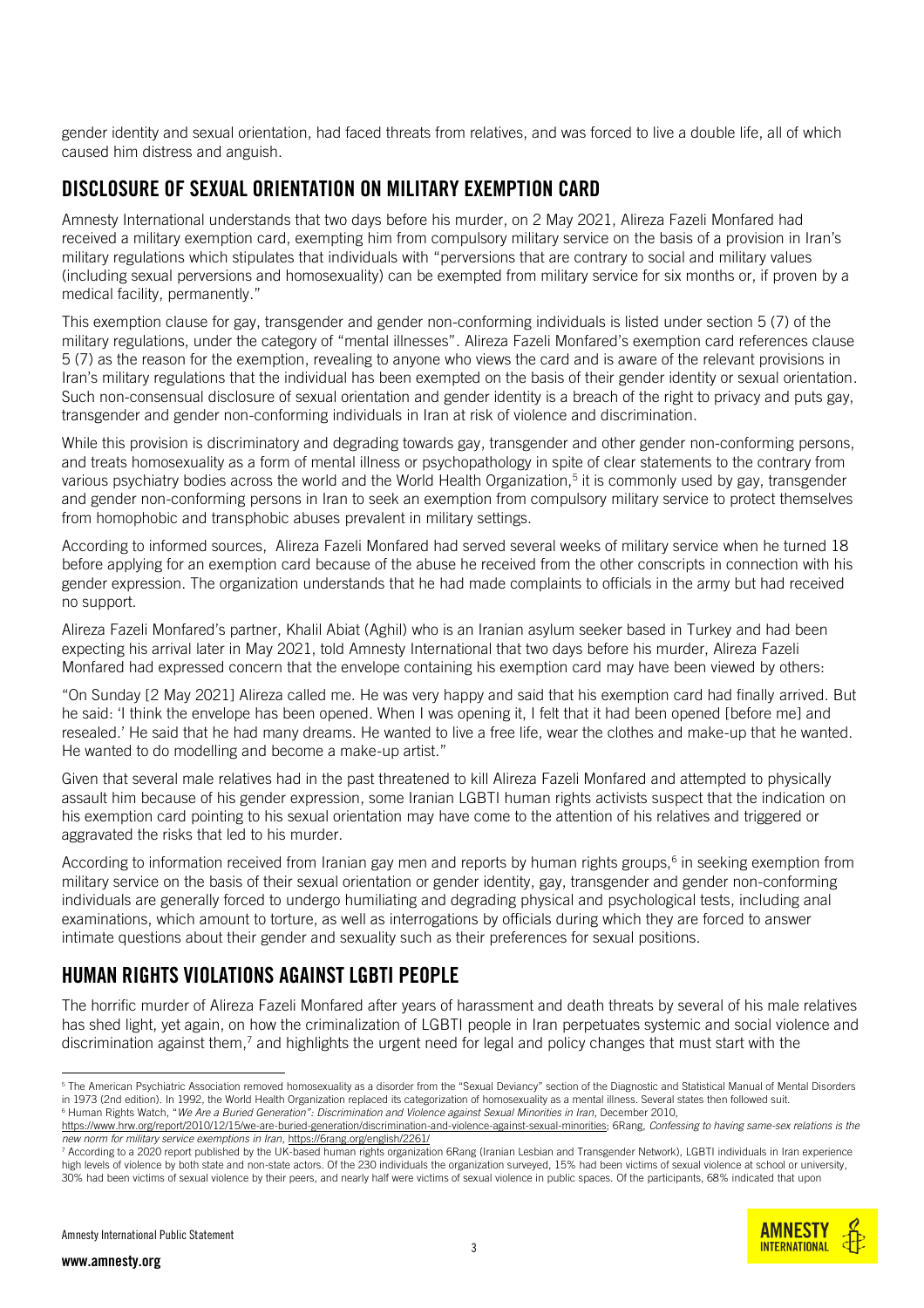decriminalization of same-sex sexual conduct and gender non-conformity, and the adoption of legislation to respect and protect the human rights of LGBTI people.

Iran's 2013 Islamic Penal Code contains numerous provisions that criminalize consensual same-sex sexual conduct between adults, as well as between children,<sup>8</sup> prescribing judicial corporal punishments, such as flogging, which constitute torture, and the death penalty, the ultimate cruel, inhuman and degrading punishment. The Code criminalizes *lavat* ("male-male anal penetration") with penalties ranging from flogging to the death penalty. If no penetration occurs between the partners, individuals may be convicted of the "crime" of *tafkhiz* defined as the "placing of a man's sexual organ between another man's thighs or buttocks" (Article 235). The punishment for *tafkhiz* is 100 lashes but conviction for a fourth time is punishable by death, as per Articles 136 and 236 of the 2013 Islamic Penal Code.

Sexual acts between two women are criminalized under *mosahegheh*, which is defined, under Article 238 of the 2013 Islamic Penal Code, as when a woman "places her sexual organ on another woman's sexual organ". The punishments of *mosahegheh* are similar to those prescribed for *tafkhiz*.

Article 237 of the 2013 Islamic Penal Code prescribes the punishment of between 31 to 74 lashes for "homosexuality of the male human [shown through] sexual conduct that falls short of *lavat* and *tafkhiz* such as kissing or lustful touching". Note 1 to Article 237 provides that the article equally applies to "the female human".

Iranian criminal law also penalizes individuals who do not conform to stereotypical norms of "femininity" and "masculinity", in violation of the rights to non-discrimination, privacy, freedom of belief and religion, freedom of expression, and protection from arbitrary arrests and detention, torture and other ill-treatment.

Article 638 of the 1996 Islamic Penal Code concerning *ta'zir* crimes<sup>9</sup> subjects any conduct in public deemed "religiously forbidden" (*haram*) or otherwise "offensive to public decency" to imprisonment of between 10 days to two months and/or flogging of up to 74 lashes. A note to Article 638 further imposes compulsory veiling on women and girls over the age of nine, and makes women and girls who fail to cover their head and comply with a strict Islamic dress code in public liable to imprisonment and/or fines. These provisions put women who may wish to wear items of clothing and accessories stereotypically regarded as "masculine" and men who wish to wear make-up and display expressions and behaviors stereotypically regarded as "feminine" at increased risk of discrimination, harassment, arbitrary arrest and detention, torture and other ill-treatment.

Currently, if LGBTI individuals in Iran wish to adopt, without being criminalized, a gender presentation not matching the stereotypical expectations associated with their biological sex, their only option is to apply for a legal sex change. This would involve undergoing gender confirmation surgery, as well as sterilization, and obtaining identity documents matching their preferred gender identity, which then legally changes their sex. Non-binary and other gender non-conforming individuals who cannot or do not wish to undergo gender confirmation surgery, change their legal sex or choose between the binary gender categories of man and woman are at a constant risk of criminalization. They also experience discrimination in access to education, employment, health care and public services because the Islamic Republic system in Iran heavily enforces gender segregation across a wide range of institutions and public spaces, and imposes strict dress codes for men and women.

The Iranian authorities continue to resort to the laws criminalizing same-sex sexual relations and gender non-conformity to persecute individuals on account of their actual or perceived sexual orientation, gender identity and gender expression, including by invading the private residences of individuals alleged to be engaging in homosexuality or "cross-dressing". 10



experiencing violence, they "rarely" or "never" had sought or would seek assistance from the authorities. More than 19% of the participants had been victims of violence and abuse by the police or the judiciary. Twenty-nine people reported being arrested by the police because of their diverse sexual orientation or gender identity; after arrest, more than 28% of them had experienced physical and verbal violence and 13% of them experienced sexual violence. See: 6Rang, *Hidden Wounds: A Research Report on Violence Against LGBTI in Iran*, September 2020[, https://6rang.org/english/2681/](https://6rang.org/english/2681/)

<sup>&</sup>lt;sup>8</sup> Iran's Islamic Penal Code sets the age of adult criminal responsibility at 9 lunar years for girls and 15 lunar years for boys for crimes that fall in the categories of *hadd* (crimes that have fixed definitions and punishments under Shari'a law) and crimes punishable by "retribution-in-kind" (*qesas*). Children convicted of such crimes are subject to the same penalties as adults including flogging and the death penalty. However, for *hadd* and *qesas* crimes punishable by the death penalty, Article 91 of the Islamic Penal Code grants judges discretionary power to replace the death penalty with an alternative punishment if they conclude that the child did not comprehend the nature of the crime or its consequences or that the child's "mental growth and maturity" (*roshd va kamal-e aghli*) at the time of the crime was in doubt.

<sup>&</sup>lt;sup>9</sup> The Islamic Penal Code of Iran consists of five parts. The first four parts are contained in a piece of legislation that was adopted in 2013 and concerns general principles, *hadd* crimes (crimes that have fixed definitions and punishments under Shari'a law and crimes punishable by "retribution-in-kind" *(qesas*) and/or "blood money" (*diyah*). The fifth part is retained in a piece of legislation from 1996, which is still in effect and concerns *ta'zir* crimes (crimes that do not have a pre-determined definition and punishment under Shari'a law).

<sup>&</sup>lt;sup>10</sup> Justice for Iran, *Diagnosing Identities, Wounding-Bodies*, June 2014[, https://justice4iran.org/9226/;](https://justice4iran.org/9226/) Human Rights Watch, "We Are a Buried Generation": Discrimination *and Violence against Sexual Minorities in Iran*, December 2010; [https://www.hrw.org/report/2010/12/15/we-are-buried-generation/discrimination-and-violence-against-sexual](https://www.hrw.org/report/2010/12/15/we-are-buried-generation/discrimination-and-violence-against-sexual-minorities)[minorities;](https://www.hrw.org/report/2010/12/15/we-are-buried-generation/discrimination-and-violence-against-sexual-minorities) The Guardian, *Iran arrests 'network of homosexuals and satanists' at birthday party*, October 2013[, https://www.theguardian.com/world/2013/oct/10/iran-arrests](https://www.theguardian.com/world/2013/oct/10/iran-arrests-network-homosexual-satanists)[network-homosexual-satanists;](https://www.theguardian.com/world/2013/oct/10/iran-arrests-network-homosexual-satanists) OutRight Action International has a number of reports on these issues on the Iran page of its website: <https://outrightinternational.org/region/islamic-republic-iran>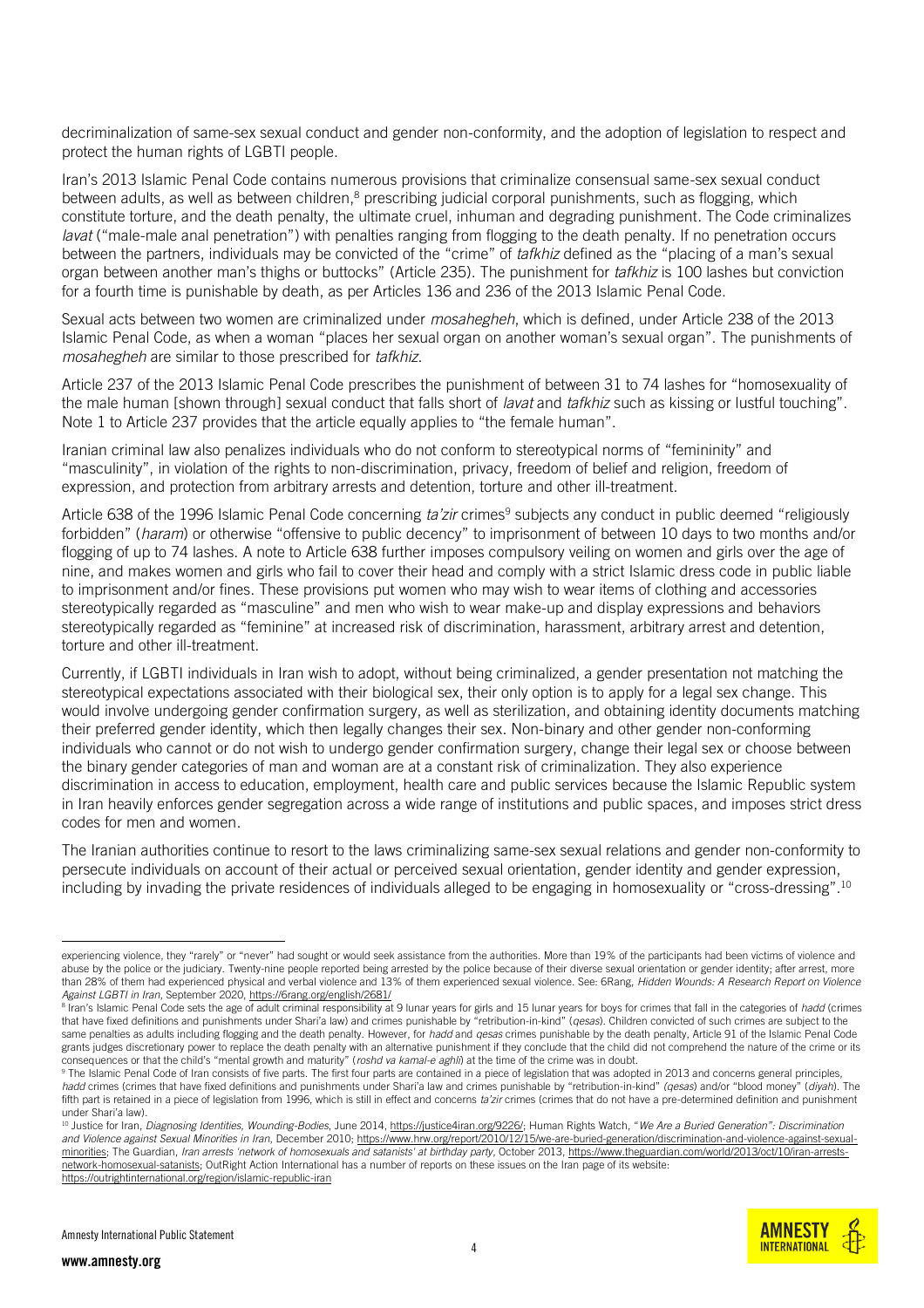The impact of such laws, however, reaches far beyond the constant risk of arbitrary arrest and detention, torture and other ill-treatment in custody and criminal prosecution and sentencing. The laws also foster societal violence and discrimination against LGBTI people and create a climate of impunity for homophobic and transphobic hate crimes as well as harassment and intimidation by family members, colleagues, schoolmates, teachers, neighbours and members of the public. LGBTI people are deprived of access to justice and reparations for such crimes and abuses because Iran's legal system offers them no protection and criminalizes them instead.

Further serious concerns related to the human rights situation of LGBTI people in Iran include the practices of "conversion therapy" aimed at eliminating homosexuality and gender non-conformity. These have involved, among other abusive practices, the administration of electric shocks, hormones and strong psychoactive medications, including against children experiencing gender non-conformity and same-sex attraction. <sup>11</sup> Official bans on comprehensive, accurate and age-appropriate information regarding human sexuality, coupled with the promotion of hate speech from public officials, $12$ has resulted in a lack of knowledge about issues related to sexual orientation and gender identity, including among health-care professionals, and the prevalence of "conversion therapies" in medical and counselling settings in Iran. This is while international experts including the UN Independent Expert on sexual orientation and gender identity have called for a global ban on such practices, warning that they are inherently discriminatory, cruel, inhuman and degrading and that, depending on the severity or physical or mental pain and suffering inflicted to the victim, they may also amount to torture.<sup>13</sup>

#### LAWS FACILITATING SO-CALLED "HONOUR" KILLINGS

In his January 2021 report to the UN Human Rights Council, the UN Special Rapporteur on the situation of human rights in Iran stated that "honour" killings remain widespread in Iran, yet such crimes are underreported. He stated that it is estimated that between 375 to 450 "honour" killings occur annually in Iran $14$  and expressed alarm at laws that exonerate perpetrators or reduce punishment for such crimes, noting the failure of these laws to protect victims and punish perpetrators.

There are multiple provisions in Iran's 2013 Islamic Penal Code which facilitate or contribute to the commission of socalled "honour" killings in Iran, and, thereby, place girls and women and LGTBI persons at increased risk of violations of the right to life.

Article 301 of the 2013 Islamic Penal Code exempts men who kill their children and grandchildren from "retribution-inkind" (*qesas*), which is the punishment provided for murder under Iranian law. The 2013 Islamic Penal Code does not provide what alternative sentences the perpetrator shall receive in such circumstances, but it is possible for the prosecution authorities to rely on Article 612 of the 1996 Islamic Penal Code concerning *ta'zir* crimes<sup>15</sup> to seek a prison sentence of between three and 10 years in prison on the basis that the perpetrator's conduct caused "disruption in order and security" or stirred "fears" that he or others may commit it again.

Article 302 of the 2013 Islamic Penal Code exempts any perpetrator of murder from "retribution-in-kind" (*qesas*) and the payment of "blood money" (*diyah*) if they establish that the murder victim had committed a *hadd* crime (crimes that have fixed definitions and punishments under Shari'a law and are considered to be against God) punishable by the death penalty; the "crimes" related to consensual same-sex relations described above as well as adultery and certain sexual conduct outside marriage fall within the scope of this provision. Again, the 2013 Islamic Penal Code does not provide what alternative sentences the perpetrator shall receive in such circumstances, but they may eventually receive a prison sentence of between three and 10 years in prison on the basis of Article 612 of the 1996 Islamic Penal Code.

Article 303 of the 2013 Islamic Penal Code provides that even when the murder victim is not proven to have committed a *hadd* crime, if the perpetrator establishes that he "falsely" killed the victim on the basis of a belief that the victim had



<sup>11</sup> UN Human Rights Council, Special Rapporteur on the situation of human rights in the Islamic Republic of Iran, *Statement by the Special Rapporteur at the forty-sixth session of the Human Rights Council - Item 4*, March 2021, <https://www.ohchr.org/EN/HRBodies/HRC/Pages/NewsDetail.aspx?NewsID=26869&LangID=E> <sup>12</sup> UN Office of the High Commissioner for Human Rights, Special Rapporteur on the situation of human rights in the Islamic Republic of Iran, *Statement by the Special Rapporteur at the forty-sixth session of the Human Rights Council - Item 4*, March 2021,

https://www.ohchr.org/EN/HRBodies/HRC/Pages/NewsDetail.aspx?NewsID=26869&LangID=E; 6Rang, *"It's a great honor to violate homosexuals' rights": Official hate speech against LGBT people in Iran*, December 2017[, https://6rang.org/english/wp-content/uploads/2017/12/Official-Hate-Speech-against-LGBT-People-in-Iran.pdf](https://6rang.org/english/wp-content/uploads/2017/12/Official-Hate-Speech-against-LGBT-People-in-Iran.pdf) <sup>13</sup> UN Human Rights Council, UN Independent Expert on sexual orientation and gender identity, 'Conversion therapy' can amount to torture and should be banned says UN

*expert*, July 2020, [https://www.ohchr.org/EN/NewsEvents/Pages/ConversionTherapy\\_and\\_HR.aspx](https://www.ohchr.org/EN/NewsEvents/Pages/ConversionTherapy_and_HR.aspx) <sup>14</sup> UN Human Rights Council, Report of the Special Rapporteur on the situation of human rights in Iran, January 2021, UN Doc. A/HRC/46/50,

<https://undocs.org/en/A/hrc/46/50>

<sup>&</sup>lt;sup>15</sup> The Islamic Penal Code of Iran consists of five parts. The first four parts are contained in a piece of legislation that was adopted in 2013 and concerns general principles, *hadd* crimes (crimes that have fixed definitions and punishments under Shari'a law and crimes punishable by "retribution-in-kind" (qesas) and/or "blood money" (diyah). The fifth part is retained in a piece of legislation from 1996, which is still in effect and concerns ta'zir crimes (crimes that do not have a pre-determined definition and punishment under Shari'a law).